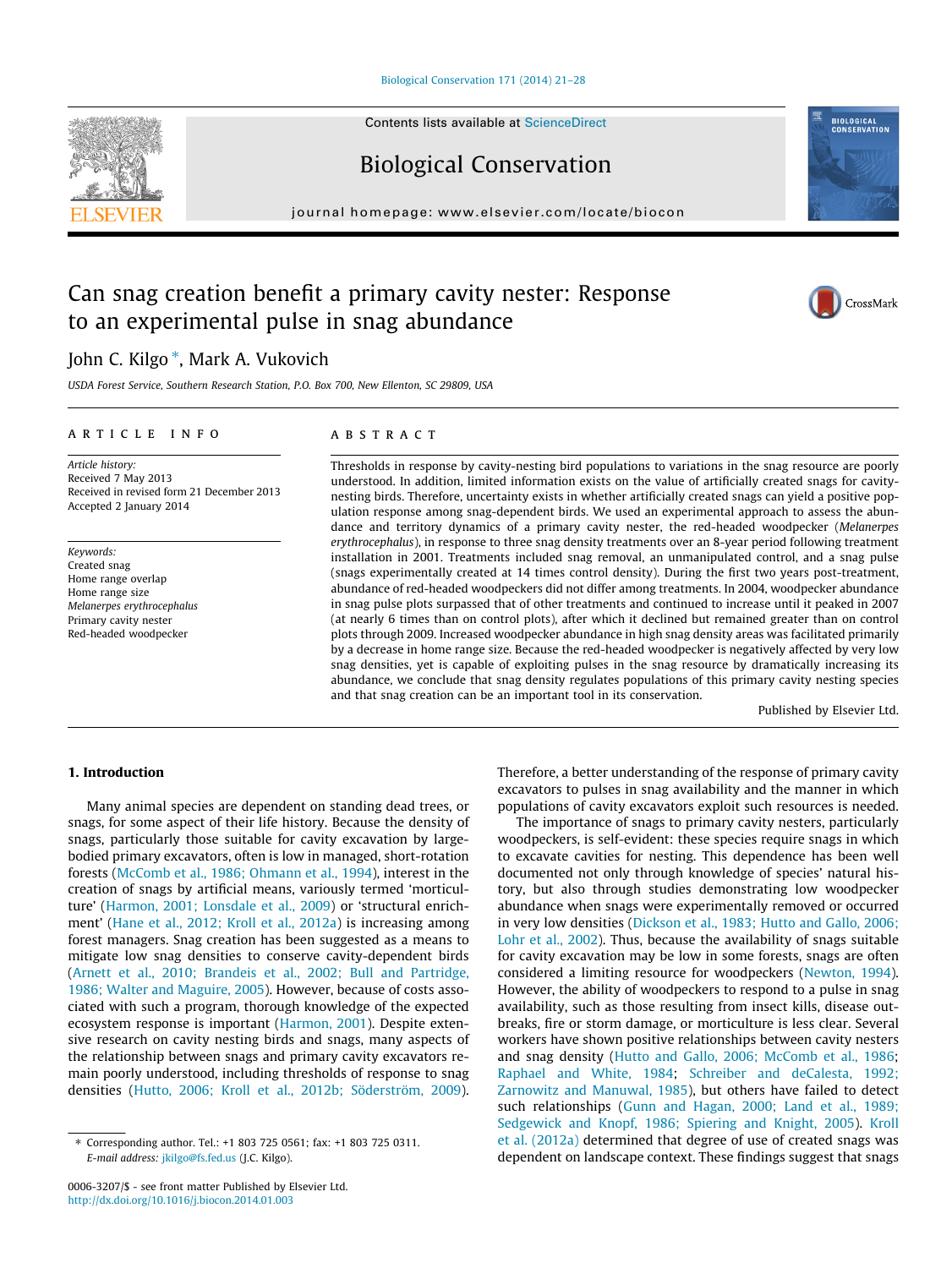may not always limit woodpecker abundance, even in managed forests. However, no controlled long-term experiment has examined population response of primary cavity nesters to elevated snag density, and the effects of a pulse of artificially created snags on cavity-nesting bird populations are virtually unknown.

Where positive responses of woodpeckers to snag densities have been shown, the mechanisms that permitted those responses have not been investigated. An increase in woodpecker abundance in response to an increase in snag density may simply be a result of immigrants occupying previously unsuitable (and unoccupied) space. Conversely, if most space already was occupied by woodpecker territories prior to the increase in snag availability, more complex explanations may be necessary to explain the increased density. For example, territorial individuals may be required to reduce their home range size to accommodate the additional territories of contenders [\(Myers et al., 1979; Pons et al., 2008; Stamps,](#page-7-0) [1990\)](#page-7-0). Alternatively, these territorial birds may be forced to relax their territorial defensiveness and tolerate a greater degree of spatial overlap with neighbors, thus permitting greater territory packing. For example, [Hagan et al. \(1996\)](#page-7-0) reported that ovenbird density was greater in new forest fragments as displaced individuals packed into remaining habitat, and they suggested that the reduced pairing success they observed may have resulted from an inability of males to defend territory boundaries. Finally, an increased density of woodpeckers in response to a snag pulse may result from the combination of all three of these potential mechanisms acting together.

Our objective was to evaluate the degree to which population size of a primary cavity-nester, the red-headed woodpecker (Melanerpes erythrocephalus), is limited by snag availability, and in particular, the response of this species to a pulse in snag availability. We chose the red-headed woodpecker as a focal species because they are among the most abundant breeding woodpeckers in mature loblolly pine (Pinus taeda) forests on our study area ([Lohr](#page-7-0) [et al., 2002](#page-7-0)), they respond quickly to dying trees ([Smith et al.,](#page-7-0) [2000\)](#page-7-0), and they are a Partners In Flight Watch List species [\(Rich](#page-7-0) [et al., 2004\)](#page-7-0), having declined in the United States and Canada at a rate of 2.7% per year from 1966 to 2011 ([Sauer et al., 2012\)](#page-7-0). We examined the response of red-headed woodpecker abundance to various experimentally manipulated levels of snag density, from no snags (snags removed) to baseline levels (control) to a density equivalent to that occurring after a catastrophic event creates a pulse of snags ten times the baseline level, for eight years following treatment. We predicted that woodpecker abundance in snag pulse treatment areas would increase over time as snags decayed and became more suitable and would decrease as snags fell. We predicted that woodpecker abundance would remain constant in control plots and lowest in snag removal plots. From such an outcome, we could conclude that the availability of snags suitable for nesting, or some factor associated with such snags, represents a limiting resource for this primary cavity nester in late-rotation managed pine forests, and that this species is capable of responding to a pulse in the availability of this resource. We also compared home range size and overlap among treatments during the period of peak response and hypothesized that the mechanism allowing elevated abundance would be either smaller home range size or greater overlap on snag pulse treatments than on controls.

#### 2. Methods

#### 2.1. Study area

Our study was conducted on the US Department of Energy's Savannah River Site (SRS), a 78,000-ha National Environmental Research Park in Aiken and Barnwell counties, South Carolina. The SRS was bounded on the southwest by the Savannah River and was situated in the Upper Coastal Plain and Sandhills physiographic regions. The landscape of the SRS was >90% forested (Fig. 1), with loblolly (P. taeda) and longleaf (Pinus palustris) pine forests occurring on uplands and deciduous bottomland hardwood forests (dominated by oak, Quercus spp., sweetgum, Liquidambar styraciflua, red maple, Acer rubrum, gum, Nyssa spp., and cypress, Taxodium distichum) occurring in riparian areas. Our experimental plots were in upland pine forests planted between 1950 and 1953 (48–59 years old during the study) that received prescribed burns at 3–5 year intervals. Forest stands were composed predominantly of loblolly pine, but longleaf pine, slash pine (Pinus elliottii), and hardwoods, including oaks, hickories (Carya spp.), sweetgum, and black cherry (Prunus serotina) also occurred. Midstories were open. Understories were dominated by broomsedge (Andropogon viginicus), lespedeza (Lespedeza spp.), poison oak (Toxicodendron pubescens), blackberry (Rubus spp.), and wax myrtle (Myrica cerifera). Basal area averaged  $12.7 \text{ m}^2/\text{ha}$ .

#### 2.2. Experimental design

To evaluate red-headed woodpecker response to snag abundance, we used experimental plots created for a larger study of the role of coarse woody debris in the ecology of southern pine forests. Treatments included the following: removal (REM), in which all downed wood and snags  $\geq 10$  cm in diameter were removed; down woody debris pulse (DWD), in which trees were felled to create 5 times the volume of downed wood as occurred in un-manipulated stands; snag pulse (SNAG), in which trees were killed to increase snag volume and density by about 10-fold over levels that occurred in un-manipulated stands; and un-manipulated control (CON). We used a randomized complete block design in which



Fig. 1. Land cover map depicting 25  $km^2$  surrounding a representative experimental block used to investigate the effect of snag density on red-headed woodpeckers on the Savannah River Site, South Carolina.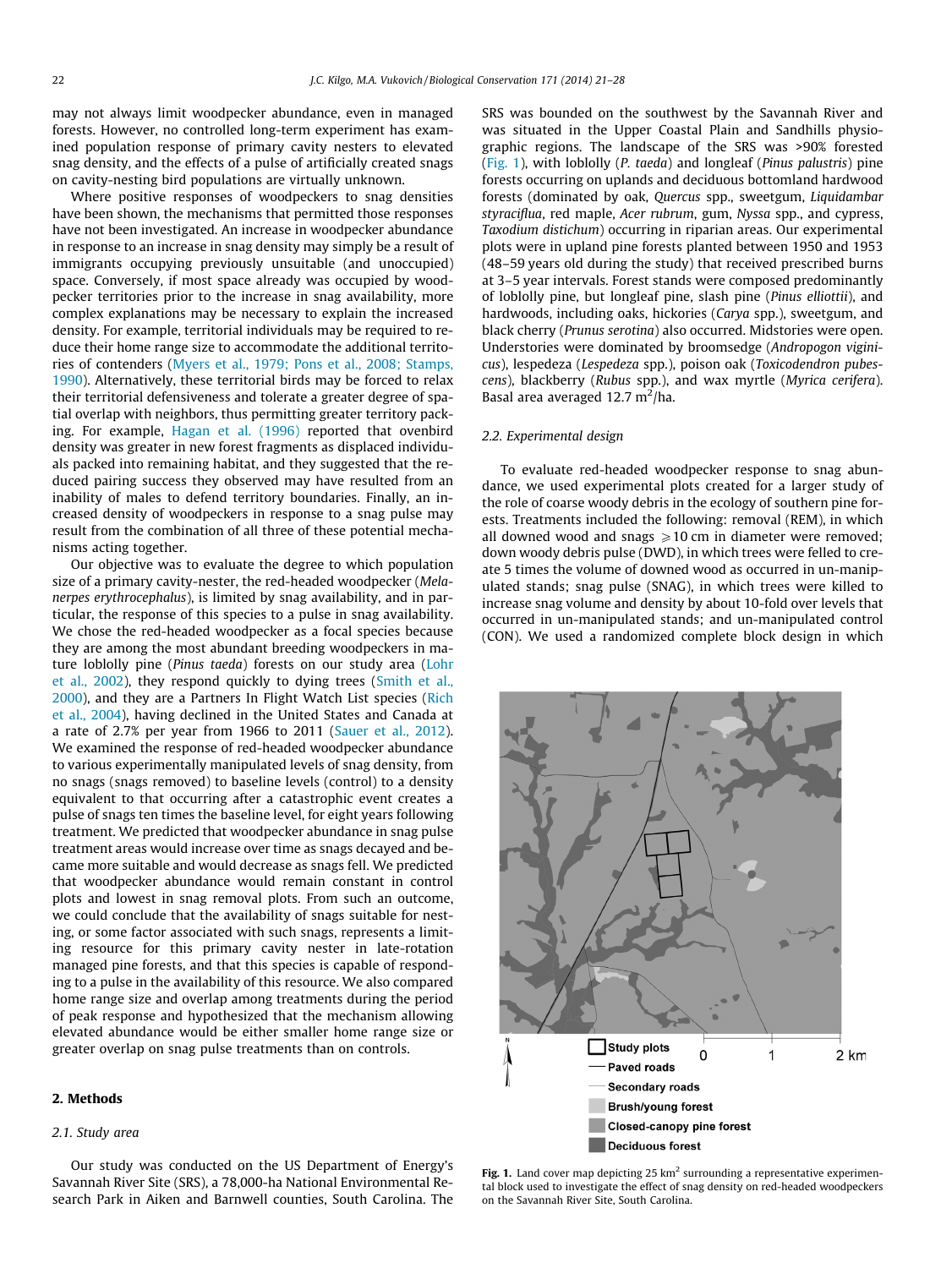the 4 treatments were assigned randomly to 1 of 4 9.3-ha adjacent square plots (305 m  $\times$  305 m) within each of 4 replicate stands (blocks) of  $\geqslant$  40 ha in size (4 blocks  $\times$  4 plots per block = 16 treatment plots).

We implemented all treatments in 2001 and removed any new wood from REM treatments annually. For DWD and SNAG treatments, we selected for treatment all trees  $\geq 10$  cm in diameter at breast height (dbh) within 12 equally spaced, parallel 3.7  $\times$  305m strips per plot. In DWD plots, treatment trees were felled with a chainsaw. In SNAG plots, trees were killed by chainsaw-girdling. We re-treated with herbicide injection (Pathway®: 5.4% picloram and 20.9% 2,4 D-amine) any trees that did not die within 6 months of the initial girdling. In DWD and SNAG treatments, the trees killed comprised 25% of the pre-treatment basal area of live trees on the plots. In order to keep basal area of live trees, and hence canopy structure, similar among treatments, we thinned and removed 25% of the basal area of live trees in REM and CON treatment plots. All plots received prescribed fire in 2000–2001 prior to treatment implementation and again during March 2003.

#### 2.3. Data collection

We conducted annual surveys of all snags within a sample of 0.25-ha subplots (50 m  $\times$  50 m) on each treatment plot: 6 on DWD plots, 8 on SNAG plots, and 16 on CON plots. Less sampling intensity was necessary on DWD and SWD than on CON due to the large amount of dead wood generated on those plots [\(Zarnoch](#page-7-0) [et al., 2013\)](#page-7-0). In 2002, we tagged and measured each snag and in subsequent years added any new snags. Annual measurements on each snag included dbh (cm), height (m), and whether it had fallen since the previous year. Snag data were unavailable for DWD treatment plots in 2009. Herein we included only snags with a dbh of  $\geq 18.4$  cm and a height of  $\geq 6.1$  m, as data from a concurrent 7-yr study of red-headed woodpecker nest-site selection  $(n = 129$  nests; unpubl.) indicated that only snags (i.e., standing dead tree boles, not limbs) of this size were used for nesting. We summarized snag density at the subplot level.

We surveyed breeding red-headed woodpeckers from 5 May to 27 June 2002–2009 using spot-mapping ([Bibby et al., 1992;](#page-7-0) [Robbins, 1970](#page-7-0)). We surveyed each plot 8 times per year, alternating survey route and plot order (within a block) among visits to eliminate directional or temporal bias. We conducted surveys from approximately 5 min after sunrise until 1000. We traversed plots on transects that followed a 50-m grid, marked at each grid cell corner with re-bar and flagging tape, so that routes passed within 50 m of any location on the plot (see also [Lohr et al., 2002\)](#page-7-0). Field datasheets depicted the 50-m grid within each plot to facilitate more precise mapping of bird locations. To delineate woodpecker territories, we developed composite maps for each plot depicting registrations from all eight visits within a year. We considered clusters of  $\geq$  3 registrations as 1.0 home range [\(Robbins, 1970\)](#page-7-0), except when overlapping a plot edge (i.e., within 50 m). We considered edge territories with 1–2 registrations as 0.25 territory and edge territories with 3–4 registrations as 0.50 territory. We considered registrations that did not meet the above criteria as 0.25 territory (i.e., two clustered registrations  $\leq 100$  m apart or single registrations  $\geqslant$  100 m from any other registration). Knowledge of the location, provided by a concurrent study (unpubl.), of nearly every red-headed woodpecker nest on the study plots also aided in territory delineation. We assumed that detectability was even among treatments. Because of their bold coloration and highly vocal nature during the breeding season, red-headed woodpeckers are highly visible. In addition, our efforts to maintain uniformity in habitat structure across the treatments (e.g., thinning of the canopy to the same basal area across all treatments) resulted in minimal potential for habitat conditions to affect detectability.

We captured red-headed woodpeckers during the breeding season, May–August, 2006–2007. Red-headed woodpeckers nest through August at SRS, with adults caring for fledglings as late as mid-September ([Kilgo and Vukovich, 2012\)](#page-7-0). We captured woodpeckers using ground-level and elevated (10–20 m high) mist nets (3  $\times$  12 m, 3  $\times$  20 m, and 9  $\times$  30 m; 38-mm mesh), and, at cavities, a telescoping pole (12 m) with a hoop net attached ([Vukovich and](#page-7-0) [Kilgo, 2009\)](#page-7-0). We weighed and aged [\(Pyle, 1997](#page-7-0)) captured woodpeckers and banded them with a USGS BRD aluminum band and color bands to facilitate individual identification. We aged birds in the field as accurately as plumage characteristics permitted, but for analysis we combined all age classes older than secondyear (SY) into a single after-second-year (ASY) age class. Because red-headed woodpeckers cannot be sexed in the hand ([Pyle,](#page-7-0) [1997\)](#page-7-0), we collected breast feathers for DNA-sexing ([Kilgo and](#page-7-0) [Vukovich, 2012\)](#page-7-0). We dorsally attached a 1.9-g transmitter (16 week battery life, Holohil Systems, Ltd., Carp, ON, Canada) to woodpeckers using a backpack harness, which weighed 2.1 g, an average of 3.1% (range = 2.5–3.6%) of woodpecker body weight, and did not affect behavior of the birds or their ability to use cavities [\(Vukovich and Kilgo, 2009\)](#page-7-0). Breeding season survival rate of radio-tagged woodpeckers was 0.72 (95% CI: 0.54, 0.85; [Kilgo](#page-7-0) [and Vukovich, 2012\)](#page-7-0).

We gave woodpeckers a 24 h acclimation period after capture and radio attachment before entering them in the sample. We located radio-tagged woodpeckers once a day, 4–7 days per week, from May to Aug 2006 and 2007 by homing, using receivers (Telonics, Inc., Mesa, AZ; Advanced Telemetry Systems, Inc., Isanti, MN) with H- or 3-element yagi antennas. We recorded estimated or confirmed locations with a hand-held GPS unit (Garmin International, Inc., Olathe, KS).

#### 2.4. Home range analysis

Although we targeted only one member of each breeding pair for capture, when we caught both male and female, we randomly selected only one for inclusion in analyses. We calculated kernel home range estimates using all available radio locations from each woodpecker (mean = 35; range = 20–53), except that when we obtained multiple locations at the nest cavity we included that point only once. We used an information-theoretic model-selection approach ([Horne and Garton, 2006a\)](#page-7-0) in Program Animal Space Use 1.3 Beta [\(Horne and Garton, 2007\)](#page-7-0) to determine for each woodpecker whether the adaptive or fixed kernel provided the most parsimonious kernel estimate. We assessed the relative support for each kernel estimator using the likelihood cross-validation criterion (CVC), and chose the estimator whose model produced the lowest CVC value. We then used the likelihood-cross-validation (CVh) smoothing factor calculated in Animal Space Use 1.3 Beta to delineate 70% kernel home ranges in the Home Range Tools extension [\(Rodgers and Carr, 1998\)](#page-7-0) of ArcView 3.2 (ESRI, Redlands, CA). We chose the CVh smoothing factor because it performs better than the least-squares cross-validation smoothing factor when sample sizes are <50 points [\(Horne and Garton, 2006b](#page-7-0)). We selected the 70% contour because outer contours (>80%) are supported by the least amount of data and are therefore less reliable, whereas inner contours provide more robust representations of space use [\(Seaman et al., 1999\)](#page-7-0). [Börger et al. \(2006\)](#page-7-0) recommended 50–90% contours and [Seaman et al. \(1999\)](#page-7-0) recommended contours  $\leq 80\%$ , particularly for numerical analyses comparing home range sizes and measures of overlap between populations. We felt that the 70% contour simultaneously provided the accuracy of the inner contours while minimizing the error of imputing woodpecker use to area beyond home range boundaries (particularly important in the context of home range overlap), and thus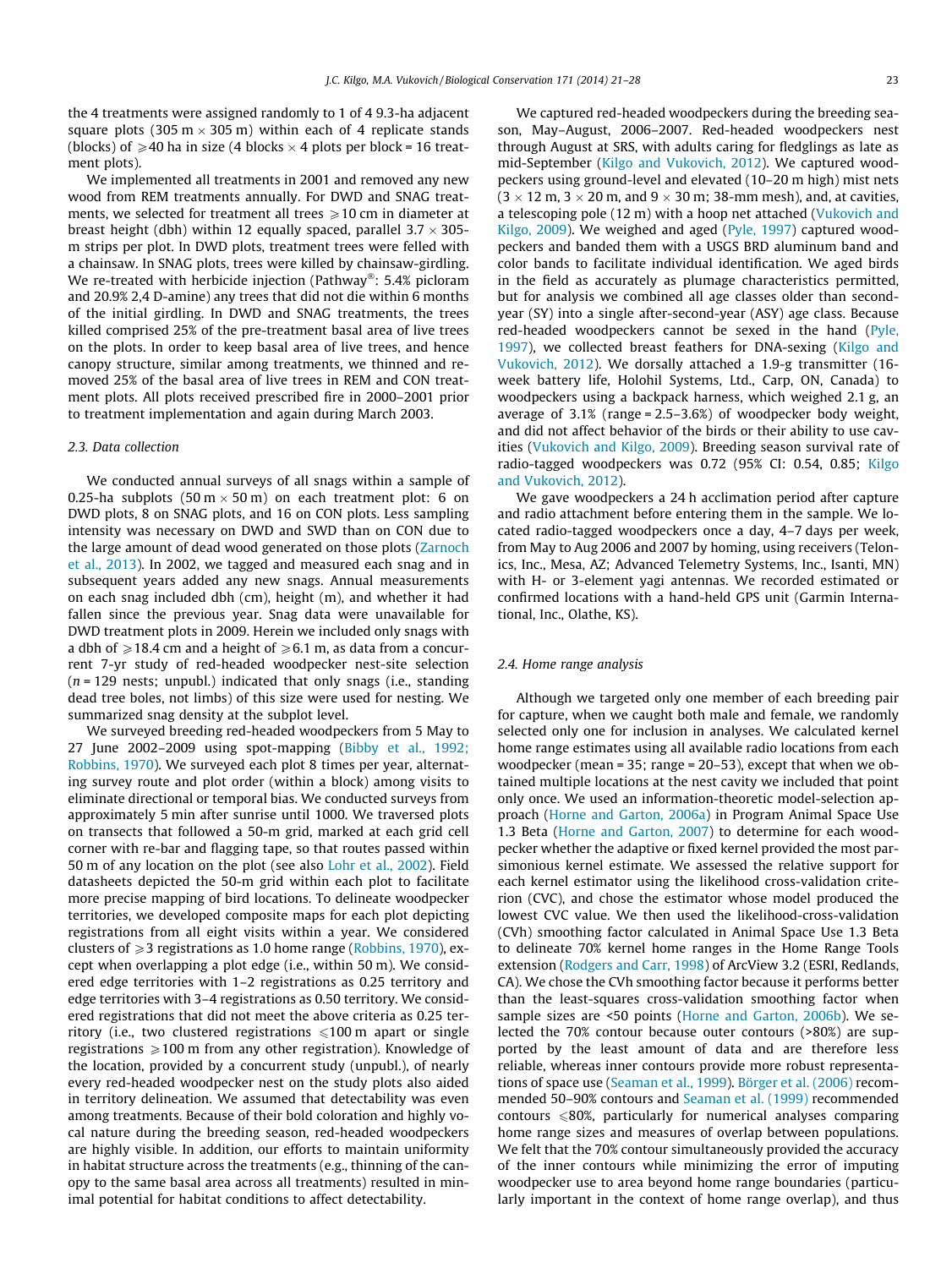most appropriately represented actual woodpecker home range boundaries.

Home ranges of some woodpeckers overlapped treatment plot boundaries. To compare home range sizes between treatments, we assigned individual breeding woodpeckers to the treatment occupied by  $\geq$  75% of their home range. To determine proportional occupation among treatments, we used the clipping tool in ArcMap 9.2 to clip home ranges along plot boundaries. We then divided the area of the clipped section by the area of the whole home range to determine whether to include individuals in the analysis. We excluded from analysis any woodpecker with  $\leq 75\%$  of its home range within a single treatment.

To compare home range overlap between treatments, we calculated two measures of overlap: the percent area overlap [\(Kernohan](#page-7-0) [et al., 2001](#page-7-0)) and the utilization distribution overlap index (UDOI; [Fieberg and Kochanny, 2005](#page-7-0)). The UDOI typically ranges from zero (no overlap) to 1 (100% overlap of normally distributed utilization distributions), though it can exceed 1. We determined overlap indices only for our treatment-assigned woodpeckers, but we included as potential neighbors in the overlap analyses all SY or older radiotagged woodpeckers regardless of treatment assignment and breeding status because SY and older birds represented potential competitors for breeding territory space. We considered two woodpeckers neighbors if there were no other territories between them and if the distance between them was within the activity radius (distance between nest cavity and home range boundary) of the bird with the smaller home range ([Pechacek, 2004](#page-7-0)). To determine percent area overlap between neighbors, we used the clipping tool in ArcMap 9.2 to clip shared portions of overlapping home ranges. Because we did not know home ranges of all neighbors of all focal woodpeckers, we standardized overlap on a per neighbor basis. For each woodpecker, we summed its area of overlap with all its neighbors and divided by the number of neighbors, including those with which it did not overlap, to get area of overlap per neighbor. We then divided this figure by the woodpecker's total home range area and multiplied by 100 to get the percent of each woodpecker's home range shared per neighbor. To calculate UDOI, we imported the utilization distribution determined by Animal Space Use into ArcMap 9.2 and performed computations using the raster calculator. For woodpeckers with multiple neighbors, we summed UDOIs and divided by the number of neighbors to obtain per neighbor UDOI.

#### 2.5. Statistical analysis

We had no a priori reason to believe that red-headed woodpeckers would respond to the DWD treatment, as they did not respond to the removal of DWD in an earlier study on our plots ([Lohr](#page-7-0) [et al., 2002](#page-7-0)). Although they forage on the ground, red-headed woodpeckers do not typically forage on downed logs [\(Smith](#page-7-0) [et al., 2000](#page-7-0)). Therefore, after verifying that estimated snag densities did not differ between DWD and CON treatments (difference in least squares means =  $0.810$  [95% CI:  $-1.838$ , 3.458];  $F_{1,3}$  = 0.95;  $p$  = 0.402), we considered the DWD treatment as a second control, designating original controls as CON1 and DWD as CO<sub>N</sub><sub>2</sub>

We compared snag density among treatments using a randomized block repeated measures design with block, block treatment, subplot(block<sup>\*</sup>treatment), and block<sup>\*</sup>treatment<sup>\*</sup>year as random factors, treatment as the fixed factor, and year as the repeated measures factor (Proc MIXED; [SAS Inst., 2004\)](#page-7-0). We tested treatment using block\* treatment as the error term, and we tested year and year treatment using block treatment year as the error term. We used the Kenward–Roger method for denominator degrees of freedom ([SAS Inst., 2004](#page-7-0)). We did not include the REM treatment in the comparison of snag densities between treatments because snag density in REM plots was zero. When the year by treatment interaction term was significant, we compared snag density between treatments separately for each year by contrasting the mean of CON1 and CON2 (designated as CON) against SNAG (Proc MIXED; [SAS Inst., 2004\)](#page-7-0). We present parameter estimates for CON1 and CON2 as well as their mean value CON. We used a Bonferroni correction for the number of pairwise contrasts to control experiment-wise error rate at alpha = 0.05. We compared red-headed woodpecker density among treatments using the same model structure, except that the REM treatment was included and the model did not include the subplot(block treatment) term because we did not subsample treatment plots for woodpecker density.

The uneven distribution of telemetered birds among blocks and treatments precluded use of our design model to compare home range size and overlap indices between treatments. Therefore, we compared these variables between treatments (SNAG and CON) using a linear model (Proc GLM; [SAS Inst., 2004\)](#page-7-0), with year and sex as additional factors, as well as all interactions, such that model structure was  $[response = treatment + year + sex + treatment^{-1}]$ year + treatment sex + year sex + treatment year sex]. We recognize that this approach considered individual birds, rather than plots, as experimental units and that individual birds on the same plot were not statistically independent. Consequently, these results must be viewed as exploratory rather than confirmatory. We arcsine transformed percent overlap data for statistical analysis. We present least squares means ± standard error, except for backtransformed percent data, which we present as least squares means with 95% confidence intervals.

#### 3. Results

#### 3.1. Snag treatments

During 2002–2009 across all plots, we tallied 2639 snags that fit the criteria for nesting red-headed woodpeckers. Our treatment was effective at increasing snag densities on SNAG plots. We compared snag density between SNAG and CON treatments separately for each year (Table 1) because there was an interaction between treatment and year (the treatment effect varied by year;  $F_{12,44,5}$  = 9.75,  $p < 0.001$ ). Snag density was greater on SNAG than on CON during every year ( $Fig. 2$ ). During the first year post-treatment (2002), only about one-third of the girdled trees had died by the time we measured snags and snag density on SNAG was 13.13 snags/ha  $(SE = 2.18)$ . By the second year post-treatment (2003) all girdled trees had died and snag density was  $40.50$  snags/ha  $(SE = 1.78)$ , about 14 times that on CON (2.96 snags/ha; SE = 1.32; [Fig. 2](#page-4-0)). This difference between actual

Table 1

Parameter estimates and test statistics from models comparing snag density among treatments (CON1 and CON2 = controls, SNAG = snag pulse treatment) at the Savannah River Site, South Carolina, 2002–2009.

| Year | Intercept | Treatment        |                  |                   | F     | df    | P       |
|------|-----------|------------------|------------------|-------------------|-------|-------|---------|
|      |           | CON <sub>1</sub> | CON <sub>2</sub> | SNAG <sup>a</sup> |       |       |         |
| 2002 | 13.13     | $-11.19$         | $-9.69$          | $\Omega$          | 8.9   | 2.6   | 0.016   |
| 2003 | 40.50     | $-38.75$         | $-36.33$         | $\Omega$          | 198.5 | 2.3.8 | < 0.001 |
| 2004 | 40.25     | $-38.73$         | $-37.42$         | $\Omega$          | 67.5  | 2.8.6 | < 0.001 |
| 2005 | 37.88     | $-32.38$         | $-31.71$         | $\Omega$          | 27.0  | 2.8.8 | < 0.001 |
| 2006 | 33.13     | $-27.06$         | $-27.79$         | $\Omega$          | 25.5  | 2.8.6 | < 0.001 |
| 2007 | 28.50     | $-23.00$         | $-22.67$         | $\Omega$          | 15.4  | 2.8.7 | 0.001   |
| 2008 | 22.00     | $-17.50$         | $-17.33$         | $\Omega$          | 12.0  | 2.8.8 | 0.003   |
| 2009 | 15.50     | $-12.44$         | NA <sup>b</sup>  | $\Omega$          | 15.8  | 1.5.5 | 0.009   |

<sup>a</sup> Parameter estimate for SNAG is zero because this parameter was the baseline for the model and is therefore equivalent to the intercept.

**b** Data for CON2 were not available for 2009.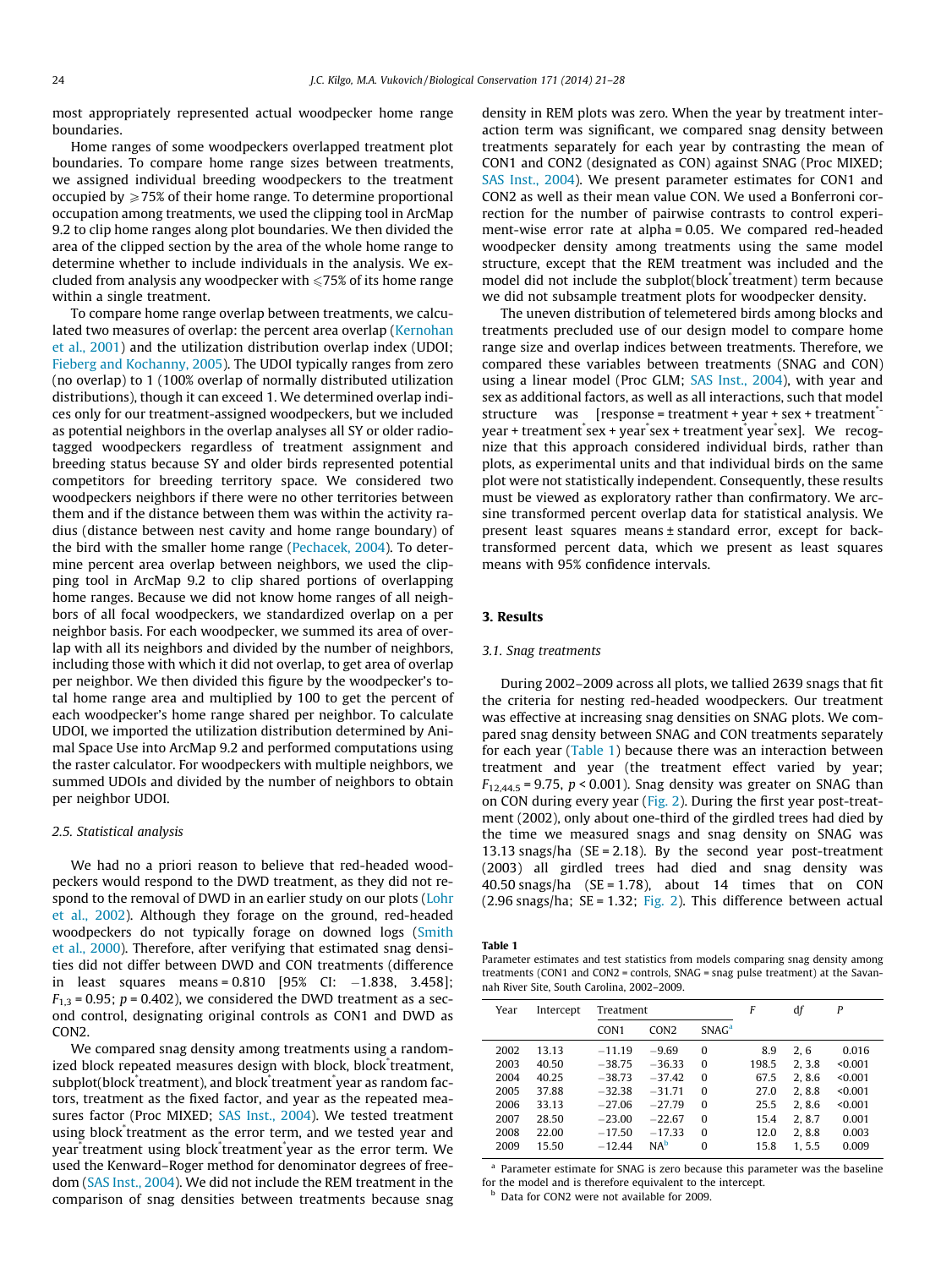<span id="page-4-0"></span>

Fig. 2. Least square mean estimates (95% CI) of snag density on control (CON, representing the mean of CON1 and CON2) and snag treatment plots (SNAG) on the Savannah River Site, South Carolina, 2002–2009. Snag removal treatment is not shown because the number of snags was zero.

(14-fold) and planned (10-fold) rate of increase was attributable to differences between SNAG and CON in the size distribution of snags, with SNAG having fewer snags in smaller diameter classes (and thus proportionally more snags in the larger classes), combined with the fact that we considered only larger snags  $\geq 18.4$  cm in dbh and  $\geq 6.1$  m tall) in calculating the 14-fold rate of increase whereas the 10-fold rate of increase was based on all snags  $\geqslant$  10 cm in dbh and any height.

The experimentally created snags began to fall in 2004, annually decreasing the magnitude of the difference between SNAG and CON. By 2009, snag density on SNAG had decreased by 74% to an average of 15.50 snags/ha ( $SE = 2.27$ ), only 5 times the density on CON in that year (3.06 snags/ha;  $SE = 2.16$ ; Fig. 2) or 4 times the long-term mean density on CON, 2002–2009, of 3.96 snags/ha.

#### 3.2. Woodpecker density

We tallied 231.75 red-headed woodpecker breeding territories from 2002 to 2009 on our experimental plots. Because there was an effect of the year  $\times$  treatment interaction on woodpecker density  $(F_{21,93} = 1.85, p = 0.024)$ , we compared density among treatments separately for each year (Table 2). Although woodpecker density was lower on REM than CON in every year, this difference was significant only during 2003 (Fig. 3). Beginning in 2004 and continuing through 2009, density on SNAG was greater than REM and CON, but REM and CON did not differ (Fig. 3). The number of woodpecker territories on SNAG peaked in 2007, 6 years posttreatment, and declined thereafter (Fig. 3).

#### Table 2

Parameter estimates and test statistics from models comparing number of redheaded woodpecker territories per plot among treatments (REM = snag removal, CON = control, SNAG = snag pulse treatment) at the Savannah River Site, South Carolina, 2002–2009. Numerator and denominator degrees of freedom for all tests were 3 and 9, respectively.

| Year | Intercept | Treatment  |                  |                  |                          | F    | P       |
|------|-----------|------------|------------------|------------------|--------------------------|------|---------|
|      |           | <b>REM</b> | CON <sub>1</sub> | CON <sub>2</sub> | <b>SNAG</b> <sup>a</sup> |      |         |
| 2002 | 1.19      | $-0.94$    | 0.50             | 0.44             | $\Omega$                 | 2.1  | 0.171   |
| 2003 | 2.13      | $-1.81$    | $-0.44$          | $-0.56$          | $\Omega$                 | 14.5 | < 0.001 |
| 2004 | 3.06      | $-2.69$    | $-1.56$          | $-1.56$          | $\Omega$                 | 10.0 | 0.003   |
| 2005 | 4.75      | $-4.06$    | $-3.00$          | $-3.00$          | $\Omega$                 | 10.2 | 0.003   |
| 2006 | 5.56      | $-5.13$    | $-4.00$          | $-4.44$          | $\Omega$                 | 34.1 | < 0.001 |
| 2007 | 5.94      | $-5.25$    | $-4.56$          | $-5.25$          | $\Omega$                 | 8.14 | 0.006   |
| 2008 | 4.75      | $-4.38$    | $-2.88$          | $-4.00$          | $\Omega$                 | 7.0  | 0.010   |
| 2009 | 3.88      | $-3.25$    | $-2.38$          | $-3.25$          | $\Omega$                 | 12.2 | 0.002   |

<sup>a</sup> Parameter estimate for SNAG is zero because this parameter was the baseline for the model and is therefore equivalent to the intercept.



Fig. 3. Least square mean estimates (95% CI) of number of red-headed woodpecker territories per 9.3-ha plot on snag removal (REM), control (CON, representing the mean of CON1 and CON2), and snag pulse (SNAG) treatments on the Savannah River Site, South Carolina, 2002–2009.

#### 3.3. Radio-tagged sample

We captured 93 woodpeckers, 91 of which we radio-tagged, during 2006–2007. After eliminating hatch year woodpeckers  $(n = 6)$ , woodpeckers with <20 locations (due to natural mortality, transmitter failure, loss of contact, or dispersal,  $n = 26$ ), and woodpeckers with a mate already in the sample  $(n = 3)$ , we analyzed home ranges of 56 woodpeckers. Among these 56 woodpeckers, 4 did not nest and the territories of 21 were  $\leq 75\%$  on either SNAG or CON treatments. Thus, our sample of focal woodpeckers for comparison of home range size and overlap among treatments consisted of 31 woodpeckers: 15 on SNAG and 16 on CON. Of those 31 woodpeckers, 11 were captured in 2006 and 20 in 2007. Eighteen were male and 13 were female. However, we considered as potential neighbors to the 31 focal woodpeckers all 56 woodpeckers for which we delineated home ranges. The adaptive kernel estimator was more appropriate for 22 and fixed kernel for 9 of our 31 focal woodpeckers. Only one woodpecker used REM ( $\geq 75\%$  of home range area), so we compared home range size and overlap only between SNAG and CON.

#### 3.4. Home range size and overlap

Home range sizes of our 31 focal birds ranged from 0.43 to 4.39 ha. Home range size differed between treatments, being smaller on SNAG (0.97 ha;  $SE = 0.23$ ;  $n = 15$ ) than on CON (2.01 ha; SE = 0.19;  $n = 16$ ; [Table 3](#page-5-0) and [Fig. 4](#page-5-0)).

Woodpeckers on SNAG plots had more neighbors (3.6; SE = 0.37) than woodpeckers on CON (1.5; SE = 0.33;  $t_{29} = -4.30$ ; p < 0.001). Percent overlap per neighbor ranged from 0% to 39.0% and differed between years, being greater in 2007 (3.57%; 95% CI: 3.37, 6.94%) than in 2006 (0.39%; 95% CI: -0.06, 0.33%; [Table 3\)](#page-5-0). Percent overlap per neighbor on SNAG was 3.11% (95% CI: 2.71, 5.82%) and on CON was 0.56% (95% CI: 0.31, 0.87%; [Fig. 4](#page-5-0)). UDOI per neighbor averaged 0.009 and ranged from 0.000 to 0.072 and was not affected by any variable in our model [\(Table 3\)](#page-5-0).

#### 4. Discussion

The abundance of red-headed woodpeckers responded dramatically to the experimental pulse in snag density, with peak abundance on snag plots increasing nearly 6-fold over that on control plots. This response, coupled with the reduced abundance on our snag removal plots reported for an earlier phase of the study (1997–1999; [Lohr et al., 2002\)](#page-7-0) and during 2003 of this study, demonstrates that red-headed woodpecker populations in managed pine forests are regulated by the availability of suitable snags. In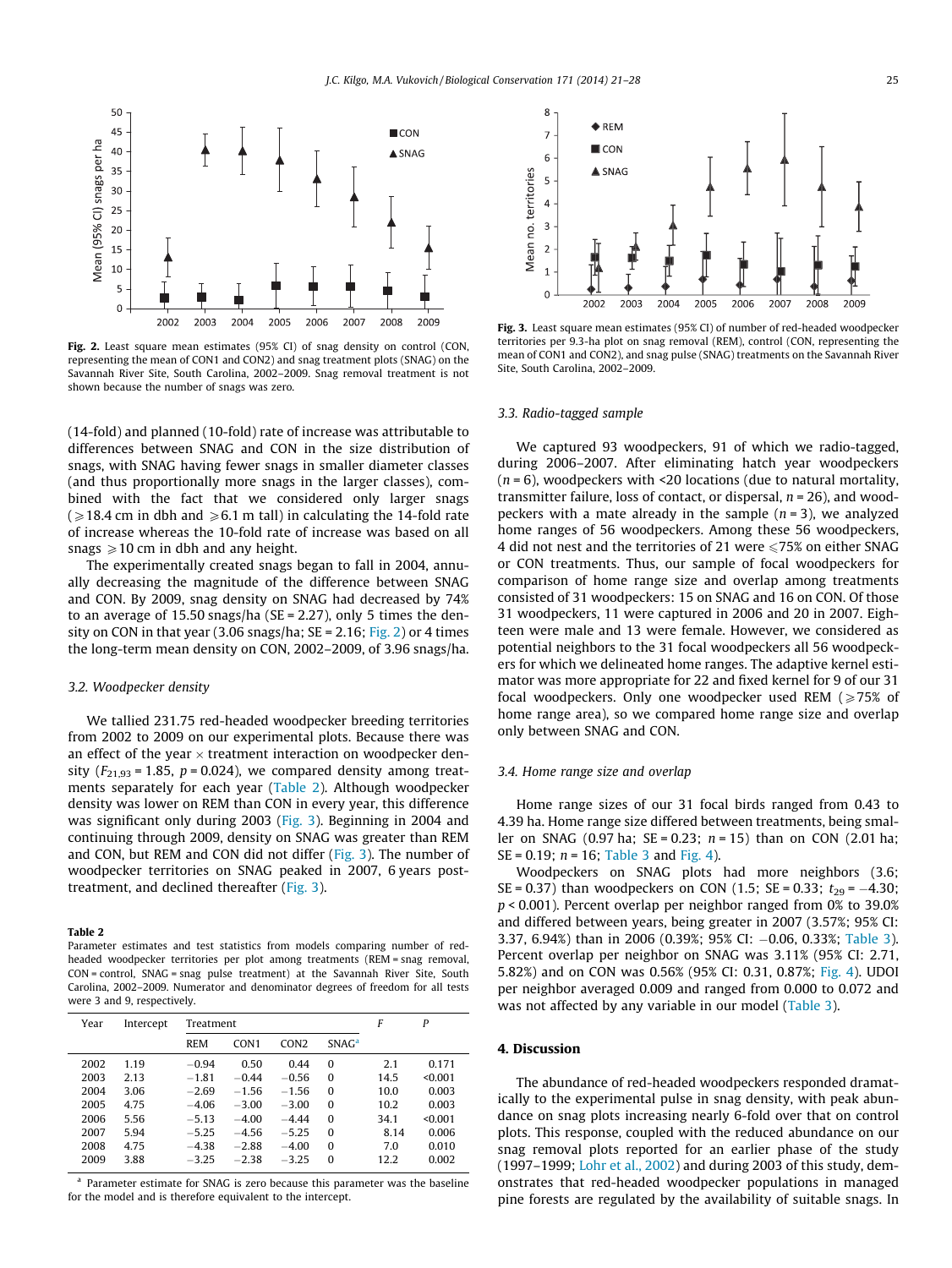#### <span id="page-5-0"></span>Table 3

Parameter estimates and test statistics from models comparing home range size, percent home range overlap, and the utilization distribution overlap index (UDOI) of red-headed woodpeckers among snag density treatments, sexes, and years at the Savannah River Site, South Carolina, 2006–2007. Numerator and denominator degrees of freedom for all tests were 1 and 23, respectively.

| Parameter        | Response variable |      |       |                 |     |       |               |     |       |  |
|------------------|-------------------|------|-------|-----------------|-----|-------|---------------|-----|-------|--|
|                  | Home range size   |      |       | Percent overlap |     |       | <b>UDOI</b>   |     |       |  |
|                  | Estimate          |      |       | Estimate        |     |       | Estimate      |     |       |  |
| Intercept        | 1.02 (0.29)       |      |       | 14.10 (3.23)    |     |       | 0.15(0.01)    |     |       |  |
| Treatment        | 1.10 (0.41)       | 12.1 | 0.002 | $-4.64(4.57)$   | 3.2 | 0.089 | $-0.01(0.01)$ | 0.0 | 0.867 |  |
| Sex              | $-0.10(0.43)$     | 1.1  | 0.314 | $-1.86(4.79)$   | 1.8 | 0.189 | 0.00(0.01)    | 0.2 | 0.644 |  |
| Yr               | 0.10(0.51)        | 0.6  | 0.462 | 0.20(5.60)      | 4.9 | 0.037 | $-0.01(0.01)$ | 2.0 | 0.168 |  |
| Treatment sex    | $-0.55(0.67)$     | 0.2  | 0.682 | 0.13(7.37)      | 1.2 | 0.286 | 0.03(0.02)    | 1.0 | 0.323 |  |
| Treatment vr     | 0.11(0.72)        | 0.5  | 0.494 | $-9.66(7.91)$   | 0.2 | 0.700 | 0.01(0.02)    | 0.1 | 0.804 |  |
| Sex vr           | $-0.17(0.93)$     | 0.1  | 0.819 | $-12.44(10.32)$ | 0.7 | 0.426 | $-0.01(0.03)$ | 0.8 | 0.383 |  |
| Treatment sex yr | 0.61(1.19)        | 0.3  | 0.613 | 14.17 (13.20)   | 1.2 | 0.294 | $-0.02(0.03)$ | 0.4 | 0.562 |  |



Fig. 4. Home ranges (70% fixed and adaptive kernel) of red-headed woodpeckers (RHWO) on representative (A) snag and (B) control plots at the Savannah River Site, South Carolina, 2006. Focal RHWO home ranges were at least 75% within treatment plot boundaries and were used in comparison of home range size and overlap among treatments. Neighbor RHWO home ranges were <75% within treatment plot boundaries and therefore were not included in these comparisons but were considered potential neighbors in calculating home range overlap. The approximate boundary of the unmarked RHWO home range is included to show that the space was occupied, as evidenced by spot-mapping surveys, but the home range boundary was unknown.

habitat conditions that are otherwise suitable, when snags are scarce, red-headed woodpecker abundance will be low, whereas when snags are abundant, red-headed woodpeckers are capable of exploiting that resource by increasing their abundance. Several studies have shown positive relationships between primary cavity nesters and snags ([Hutto and Gallo, 2006; McComb et al., 1986;](#page-7-0) [Raphael and White, 1984\)](#page-7-0), but only in response to catastrophic, stand-replacement fire has such a large response been documented ([Murphy and Lehnhausen, 1998\)](#page-7-0). [Zarnowitz and Manuwal \(1985\)](#page-7-0) reported a 5-fold difference in cavity nester abundance between plots with low and high snag densities in managed forests in northwestern Washington, but this included primary and secondary cavity nesters combined.

Red-headed woodpeckers responded rapidly to the snag pulse. After the creation of snags in 2001, abundance increased steadily for 6 years and peaked in 2007, after which it began a gradual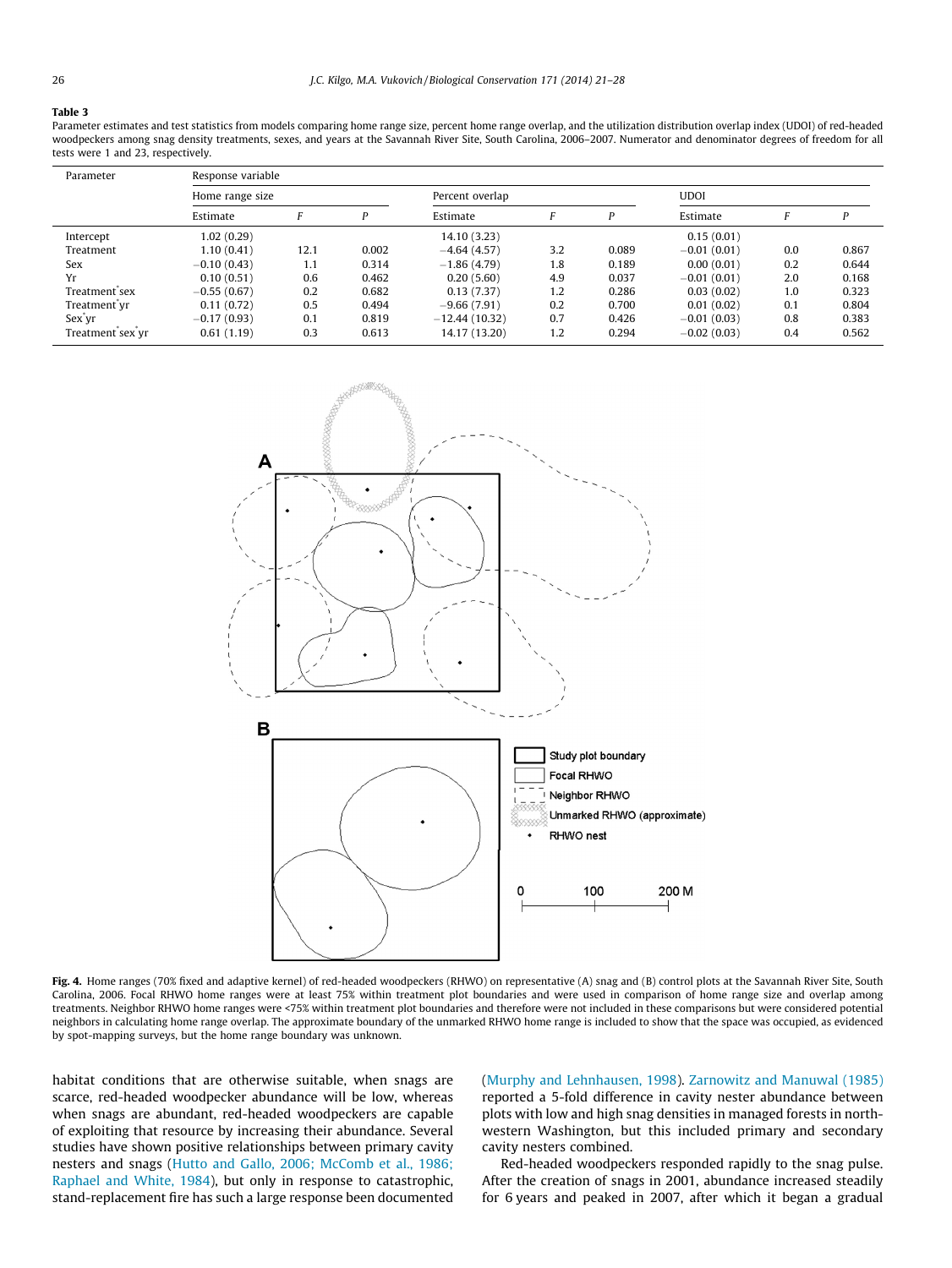decline that continued through the last two years of our monitoring, though it remained more than three times higher than on control plots. During the first two years post-treatment, woodpecker abundance on plots where snag density was increased did not differ from that on control plots. Red-headed woodpeckers are relatively weak excavators for woodpeckers ([Ingold, 1994; Jackson,](#page-7-0) [1976\)](#page-7-0), and snags likely had not decayed sufficiently for cavity excavation during the first two years. However, by 2004, three years post-treatment, the decay state of snags had reached a threshold in suitability, as nesting abundance on snag plots had surpassed that on control plots. Other workers have reported similar increases in woodpecker use of snags as a function of snag age ([Arnett et al., 2010; Brandeis et al., 2002; Moorman et al., 1999\)](#page-7-0), but none have reported such a rapid and extensive response in use by primary cavity nesters. Although first cavities have been reported as early as two ([Bull and Partridge, 1986](#page-7-0)) and three ([Hallett](#page-7-0) [et al., 2001\)](#page-7-0) years after treatment in conifers in the Pacific Northwest, US, most research there indicates that at least five years must elapse before snags are suitable for cavity excavation [\(Walter and](#page-7-0) [Maguire, 2005\)](#page-7-0). Many factors affect decay rates, including tree species, size, and cause of death ([Conner and Saenz, 2005; Moorman](#page-7-0) [et al., 1999; Parish et al., 2010](#page-7-0)), but pine snags in southeastern North America may decay at a faster rate than in the Pacific Northwest, as evidenced by the more rapid use by woodpeckers that we observed. In addition, snags in our plots did not persist as long as those in the northwestern US. For example, the half-life (i.e., time until 50% of snags have fallen) of large created snags on our plots was 6 years ([Zarnoch et al., 2013\)](#page-7-0), whereas that of natural ponderosa pine (P. ponderosa) snags was 12–17 years ([Dunn and Bailey,](#page-7-0) [2012\)](#page-7-0). Thus, loblolly pine snags in southern forests become suitable for cavity excavation sooner after tree death but do not persist as long as snags in other regions.

Red-headed Woodpeckers on plots where snag density was increased reduced their home range sizes in the face of pressure from conspecifics contending for the abundant snag resources. Territory size regulation in birds has been the subject of extensive research ([Adams, 2001](#page-7-0)), and considerable evidence indicates that both abundant resources and the pressure from conspecifics attracted by those resources can be important in explaining reduced territory sizes [\(Both and Visser, 2000; Myers et al., 1979; Pons et al.,](#page-7-0) [2008; Sillett et al., 2004\)](#page-7-0). Elevated resource levels to which woodpeckers on our plot may have responded include snags and potentially food. Conclusive evaluation of this alternative would have required examination of home ranges size at low bird density and high snag density (e.g., experimental removal of birds from high density plots). However, we believe that contender pressure was the proximate cause of the reduction in home range size rather than increased snag or food resources for the following reasons. Regarding food resources, red-headed woodpeckers are considered more generalist in their foraging behavior than other eastern woodpeckers, spending more time sallying for insects [\(Leonard](#page-7-0) [and Heath, 2010\)](#page-7-0) and foraging on the ground [\(Smith et al., 2000;](#page-7-0) [Willson, 1970\)](#page-7-0), and their diets contain very few wood-boring beetle larvae ([Martin et al., 1951](#page-7-0)). Although they forage on recently dead trees, by 2004 when we first detected an increased abundance of woodpeckers, the created snags had been dead approximately three years, long enough to have lost most of their bark and dried out. At this point in the decay process, relatively few arthropods remain [\(Howden and Vogt, 1951\)](#page-7-0), particularly those on which red-headed woodpeckers forage. In addition, no differences were detected between our plots where snag density was increased and control plots in either ground- [\(Ulyshen and Hanula,](#page-7-0) [2009](#page-7-0)) or bark-dwelling arthropod abundance (J.L. Hanula, unpubl. data). Regarding snag resources, a pair of woodpeckers conceivably requires no more than two snags in their home range: one for the nest cavity and one for roosting by whichever member of the pair is not incubating, typically the female, although non-incubating birds frequently roosted outside of cavities [\(Vukovich and Kilgo,](#page-7-0) [2009](#page-7-0)). Hence, the availability of abundant snags within a home range offers no clear benefit for essential life history processes like feeding and nesting, and thus we see no reason why home range size should be smaller directly in response to snag abundance alone.

Regardless of whether red-headed woodpeckers reduced home range size in response to the abundant snag resource or to pressure from contenders for those snags, this reduction was the primary mechanism that facilitated the increase in woodpecker abundance. The minimal overlap we observed, even on plots with increased snag density where small home ranges were tightly packed, highlights the highly territorial nature of this species; individuals seem to have little tolerance for incursion into their home ranges by neighbors. Home range size, on the other hand, is flexible, presumably to some low threshold below which sufficient resources cannot be secured. The presence of many unused snags within each home range suggests that this threshold may have been reached on our plots, and that the availability of resources other than snags limited further reduction in home range size. If so, the red-headed woodpecker abundance we observed may represent the maximum attainable for the species.

Our study reveals that the creation of large snags ( $\geq 18.4$  cm in dbh and  $\geq 6.1$  m in height) by girdling or herbicide injection can increase local population size of a primary cavity nester, the redheaded woodpecker, and that the beneficial effects can persist at least 6 years. In addition, populations of secondary cavity nesting birds likely benefitted from the many cavities created by redheaded woodpeckers. However, beneficial effects of snag creation likely will be limited if other habitat conditions are not suitable. Nesting habitat for red-headed woodpeckers is typified by open mid and understories with little vertical structure, so creation of snags in dense forest may offer little benefit. Likewise, landscape context may affect the degree of use of created snags; creating snags in forest stands extensively surrounded by stands in which snags are a limiting resource likely will maximize their use relative to doing so in habitat already containing abundant snags [\(Kroll](#page-7-0) [et al., 2012a](#page-7-0)). In addition, provision of snags could have detrimental effects on populations if they create ecological sinks. For example, high concentrations of these conspicuous woodpeckers may attract avian predators, conceivably resulting in greater mortality, or the increased social pressure associated with high woodpecker densities may negatively affect reproduction (e.g., through greater energy expenditures for territorial defense). Survival of adult woodpeckers was not affected by our snag pulse treatment [\(Kilgo](#page-7-0) [and Vukovich, 2012](#page-7-0)), but we did not evaluate effects on reproductive success. Although [Hane et al. \(2012\)](#page-7-0) reported that avian nesting success on plots with a high density of created snags was no different than on low density plots in Oregon, additional research is needed to better elucidate potential limitations to snag creation as a management tool for woodpecker conservation. Nevertheless, we conclude that red-headed woodpecker populations can respond dramatically to an increase in snag availability. Therefore, we recommend the creation of large snags at densities as great as 10–14 times that of baseline levels for conservation of red-headed woodpeckers and other cavity-nesting birds.

#### Acknowledgements

We thank P. Champlin, T. Champlin, S. Edler, K. Frier, J. Hill, D. Jones, S. Junker, K. Kryshtalowych, L. Krysinsky, L. Lee, K. Legleu, B. Miley, K. Nayda, A. Reese, P. Sharine, F. Spilker, E. Uramkin, B. Vaness, and E. Winters for field assistance and J. Blake, E. Olson, and K. Wright for logistical support. We thank J. Horne for helpful comments on home range analysis and D. Krementz, S. Lohr, and